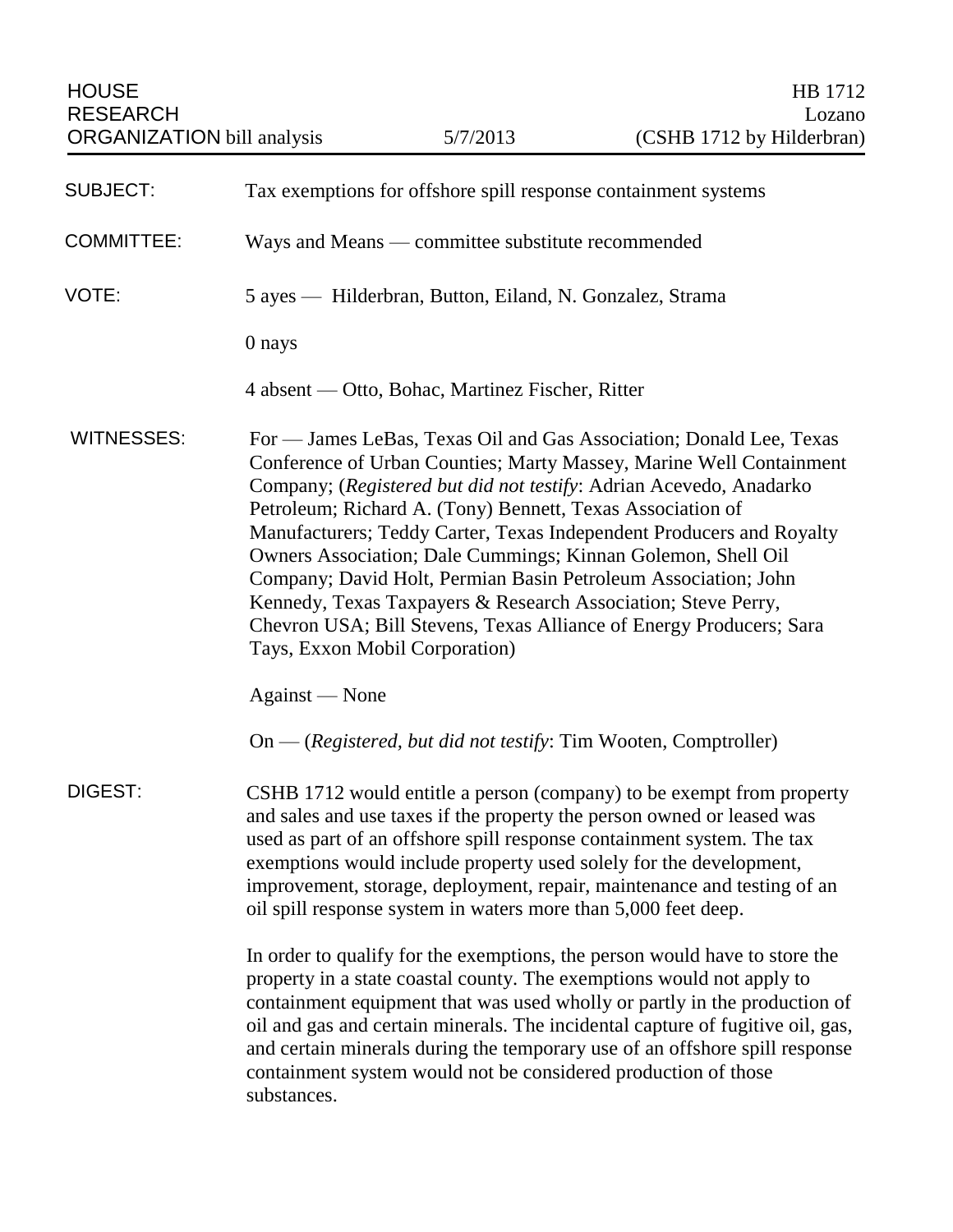## HB 1712 House Research Organization page 2

|                           | For the purposes of property taxes, CSHB 1712 would provide that once<br>the exemption was allowed by a county, it need not be applied for in<br>subsequent years.                                                                                                                                                                                     |
|---------------------------|--------------------------------------------------------------------------------------------------------------------------------------------------------------------------------------------------------------------------------------------------------------------------------------------------------------------------------------------------------|
|                           | This bill would take immediate effect if finally passed by a two-thirds<br>record vote of the membership of each house. Otherwise, it would take<br>effect September 1, 2013.                                                                                                                                                                          |
| <b>SUPPORTERS</b><br>SAY: | CSHB 1712 would help Texas recruit an important company to the state,<br>one whose sole purpose is to contain oil spills occurring in the deep waters<br>of the Gulf of Mexico.                                                                                                                                                                        |
|                           | Following the Deepwater Horizon incident, the U.S. Department of<br>Interior required that operators in the deepwater of Gulf of Mexico have<br>access to and the ability to deploy well containment resources promptly to<br>respond to a blowout or loss of well control.                                                                            |
|                           | The major oil companies formed a company, Marine Well Containment<br>Company, through an investment of more than a \$1 billion to jointly<br>develop deepwater oil spill containment systems. The company has been<br>offered tax exemptions from the state of Alabama.                                                                                |
|                           | CSHB 1712 would exempt important pollution control equipment from<br>property taxes, such as those offered exemptions to businesses through the<br>Texas Commission Environmental Quality's pollution equipment<br>exemption program and also exempt the company from sales and use taxes<br>to match the tax exemption provided by Alabama.           |
|                           | Marine Well Containment has expressed an interest in locating in<br>Ingelside in San Patricio County. San Patricio's tax base would not be<br>negatively affected by the company since the property being located there<br>is new. When the equipment is deployed in the case of an oil spill, it does<br>become taxable for the period of deployment. |
|                           | CSHB 1712 would provide the tax exemption framework to ensure that<br>Texas could successfully compete for this company and the jobs it brings<br>to the state. According to the Legislative Budget Board, the tax exemption<br>offered would not have a significant impact to the state.                                                              |
|                           |                                                                                                                                                                                                                                                                                                                                                        |

OPPONENTS Texas, through CSHB 1712, would be participating in a classic race to the